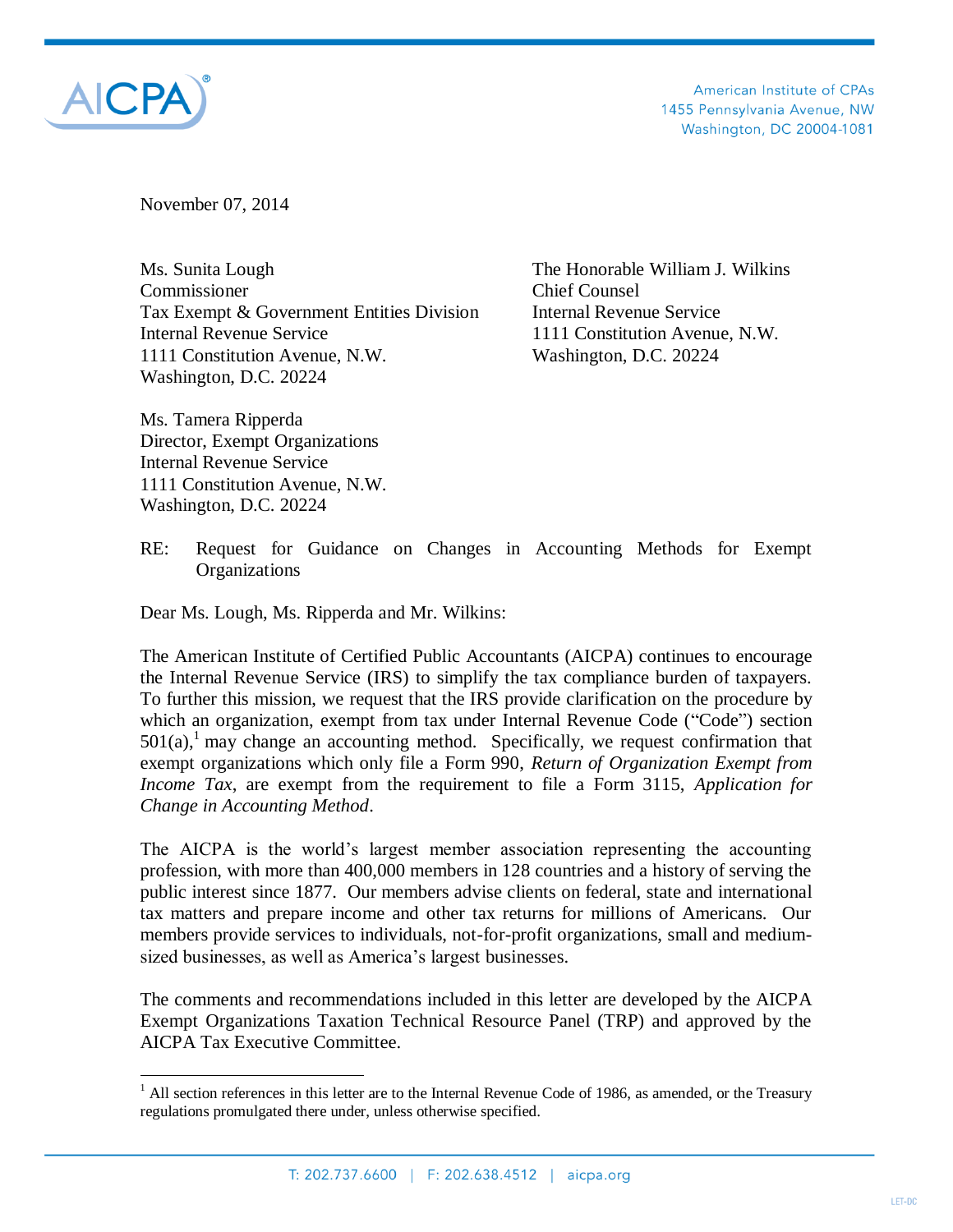Ms. Sunita Lough Ms. Tamera Ripperda The Honorable William J. Wilkins November 07, 2014 Page 2 of 5

## **Present Laws and Procedures**

An organization that is granted tax exemption under section  $501(a)$  is generally not a tax paying entity. Exempt organizations file a Form 990, an informational return, and typically do not pay any federal income or excise taxes. Therefore, an exempt organization with a change in accounting method that affects only the Form 990 should not have to file a Form 3115. The following are three areas of present law and revenue procedures that speak to this issue:

## **1. Section 446(e)**

Currently, it is unclear whether an exempt organization, that does not pay income tax, is subject to the IRS consent requirements of section 446(e), as follows:

*Except as otherwise expressly provided in this chapter, a taxpayer who changes the method of accounting on the basis of which he regularly computes his income in keeping his books shall, before computing his taxable income under the new method, secure the consent of the Secretary.*

## **2. Revenue Procedure 2011-14, Changes in Methods of Accounting – Automatic Consent Procedures**

Revenue Procedure 2011-14 specifically references exempt organizations. Under the section titled "Filing requirements," separate instructions are provided with regards to where to file a copy of Form 3115 for exempt organizations.<sup>2</sup> Under the section titled "National office determination," a separate reference is provided for exempt organizations with regards to conference procedures.<sup>3</sup> Revenue Procedure 2011-14, Changes in methods of accounting – automatic consent procedures, is the most recent updated mass procedure by which a taxpayer may obtain automatic consent to change an accounting method. Taxpayers complying with the provisions of this guidance obtain Internal Revenue Service (IRS) consent to change an accounting method.

# **3. Form 3115, Application for Change in Accounting Method**

Form 3115 is filed to either request an automatic change in accounting method or to request advance consent for a change in accounting method.

<sup>&</sup>lt;sup>2</sup> See Section 6.02(7) (a) (ii) of <u>Rev. Proc. 2011-14</u>.

<sup>&</sup>lt;sup>3</sup> See Section 10.03(1) of <u>Rev. Proc. 2011-14</u>.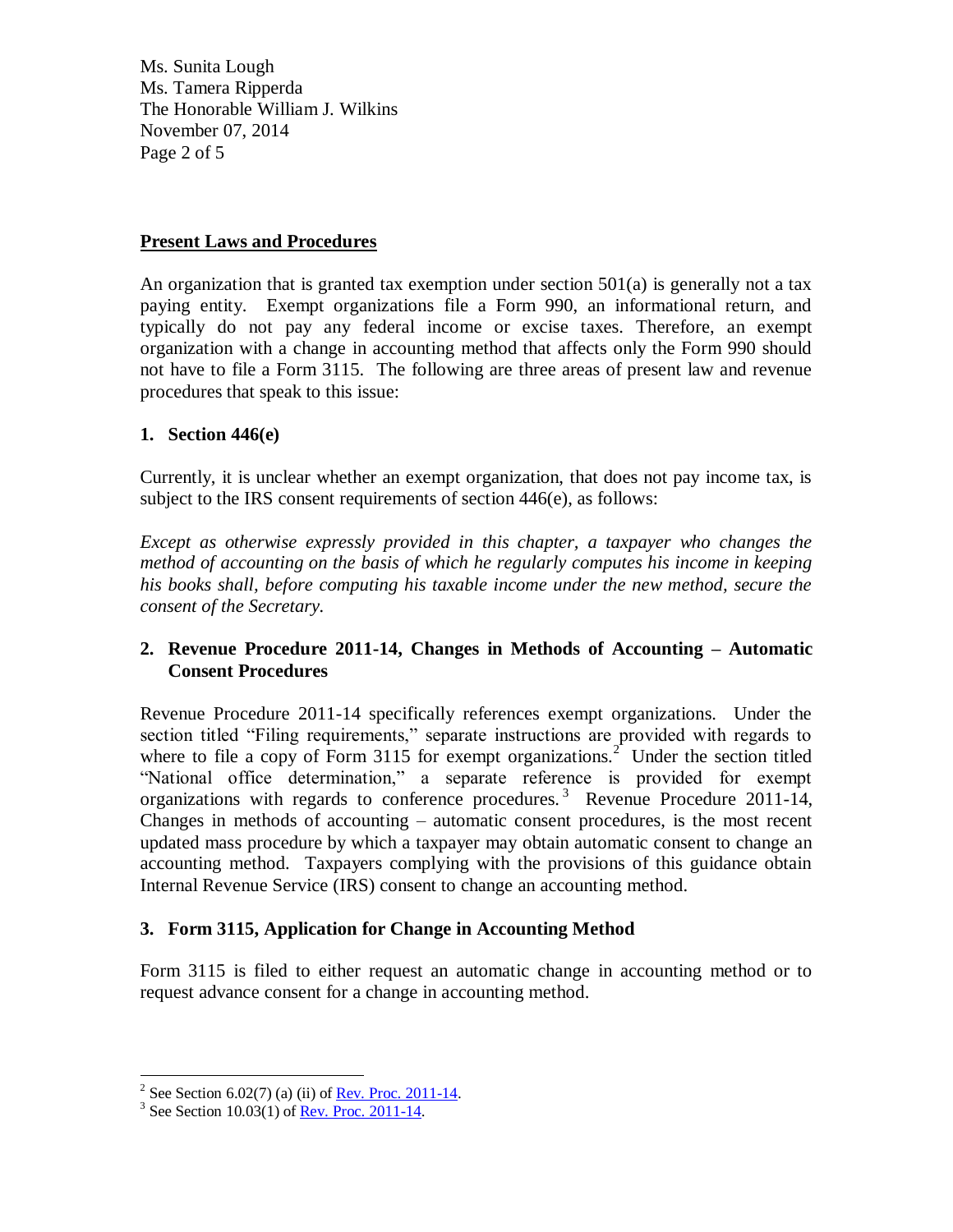Ms. Sunita Lough Ms. Tamera Ripperda The Honorable William J. Wilkins November 07, 2014 Page 3 of 5

Form 3115 is filed by or on behalf of the applicant. Form 3115 instructions indicate that, "generally, a filer must file a separate Form 3115 for each applicant seeking consent to change a method of accounting.<sup>34</sup> The instructions also indicate that, "an applicant is an entity or a person, or a separate and distinct trade or business of an entity or a person (for purposes of Regulations section 1.446-1(d)), whose method of accounting is being changed."<sup>5</sup> The instructions also describe an applicant as it relates in a consolidated context, to controlled foreign corporations (CFCs), 10/50 corporations, qualified subchapter S subsidiary (QSub), single-member limited liability company (singlemember LLC), partnerships, etc.

# **AICPA Proposal**

The AICPA requests the IRS provide clarification that tax exempt organizations which are not subject to any income or excise taxes, and which only file Form 990, are not required to file Form 3115 if the organizations are trying to perform the following procedures:

- 1) Request an automatic change in accounting method; or
- 2) Secure advance consent for a change in accounting method.

However, organizations that are generally exempt under section 501(a), but are subject to the tax on unrelated business income or excise taxes, should have a filing requirement limited to the unrelated business income portion of the business.

A simple and efficient method for the IRS to provide clarity on this issue for taxpayers is to change the language in the Form 3115 instructions. Currently, the Form 3115 describes the applicant as a "taxpayer," but a simple revision in the instructions will provide more clear and unambiguous guidance.

Accordingly, the AICPA recommends the following change to the instructions in Form 3115:

# **Who Must File**

The entity or person required to file Form 3115, whether on its own behalf or on behalf of another entity, is the filer. The entity, trade or business, or person on whose behalf the change in method of accounting is being requested is the applicant. For example, the common parent corporation of a consolidated group is the filer when requesting a change in method of

<sup>&</sup>lt;sup>4</sup> See Page 1 of the Instructions to Form 3115, Rev. March 2012, ["Who Must File"](http://www.irs.gov/pub/irs-pdf/i3115.pdf).

<sup>5</sup> Ibid.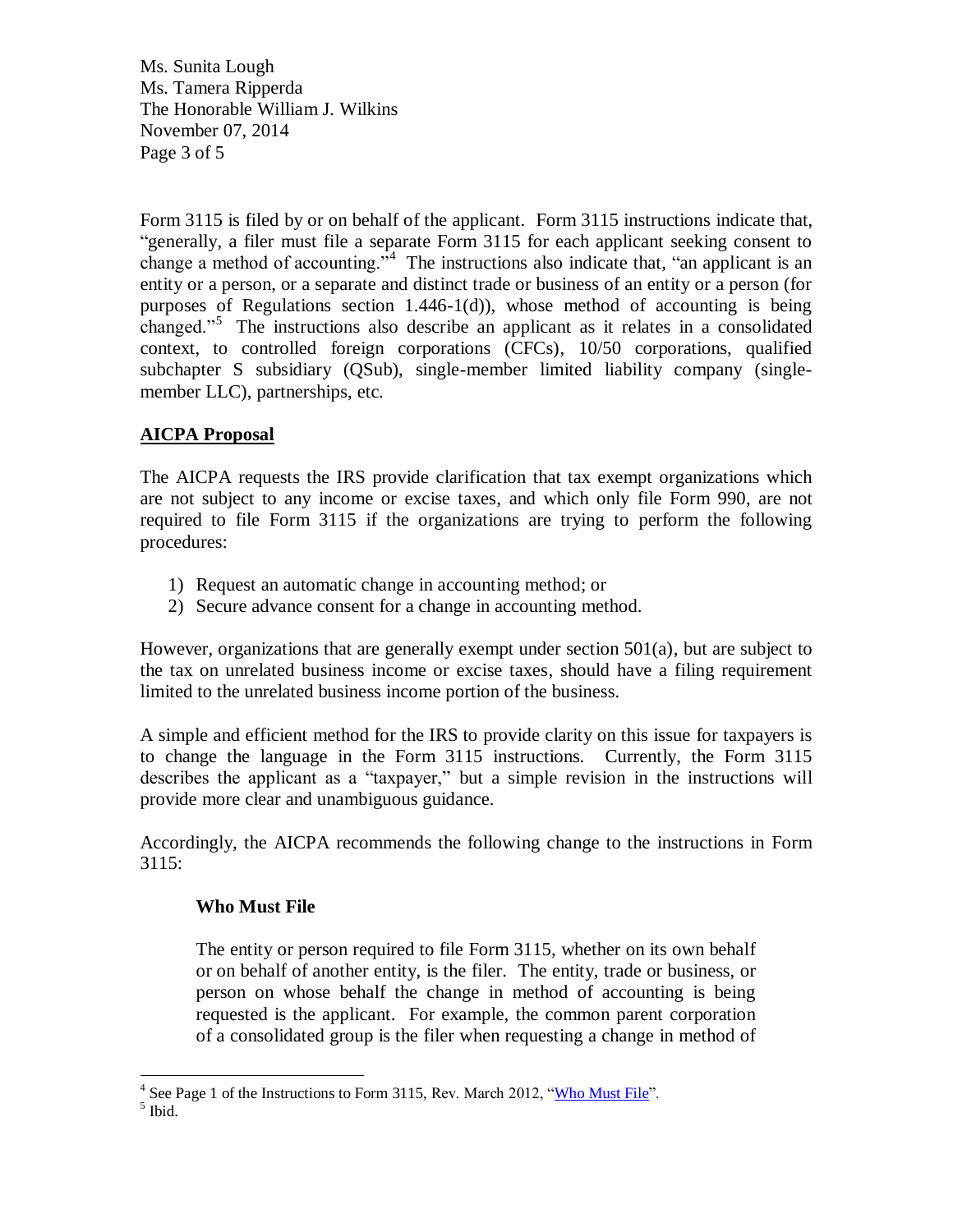Ms. Sunita Lough Ms. Tamera Ripperda The Honorable William J. Wilkins November 07, 2014 Page 4 of 5

> accounting for another member of that consolidated group (or a separate and distinct trade or business of that member), and the other member (or trade or business) on whose behalf the Form 3115 is filed is the applicant. For information on the difference between a filer and an applicant, see Name(s) and Signature(s), later.

> An applicant is an entity or a person, or a separate and distinct trade or business of an entity or a person (for purposes of Regulations section  $1.446-1(d)$ , whose method of accounting is being changed. An applicant does not include an organization exempt from federal income tax under section 501(a), which is also not subject to income or excise taxes and only files the Form 990, Return of Organization Exempt From Income Tax. It also does not include an organization exempt from tax under section 501(a) filing Form 990-T where the accounting method change has no bearing on the income or expenses reported on Form 990-T.

The underlined type above is the clarifying language we propose the IRS include in the Form 3115 instructions. This additional language will reduce confusion over the requirement to file the form, reduce paperwork associated with filing a form that is unnecessary for the enforcement of tax laws, and reduce the administrative burdens on exempt organizations as well as IRS processing centers.

Alternatively, the IRS could also issue frequently asked questions (FAQs) on the IRS website regarding the filing requirements for exempt organizations with a change in accounting method.

### **Analysis**

It is implied from the Form 3115 instructions and Revenue Procedure 2011-14 that at least some, if not all, exempt organizations are subject to the consent requirements of Code section 446(e). The form instructions provide specific guidance to exempt organizations on mailing and completing the form where it deviates from a typical taxpayer. Similarly, Revenue Procedure 2011-14 addresses tax-exempt organizations, but also fails to specify that the provisions should only apply if the tax-exempt organization generates income that is subject to federal income tax.

The AICPA agrees that, under limited circumstances, a tax exempt organization is considered a taxpayer. If an organization earns unrelated business income and is subject to the filing requirements of Form 990-T, *Exempt Organization Business Income Tax Return*, the organization is subject to federal income tax. We think that such an entity is subject to Revenue Procedure 2011-14 and the Form 3115 filing requirements would apply to only the portion of the entity's unrelated business income.